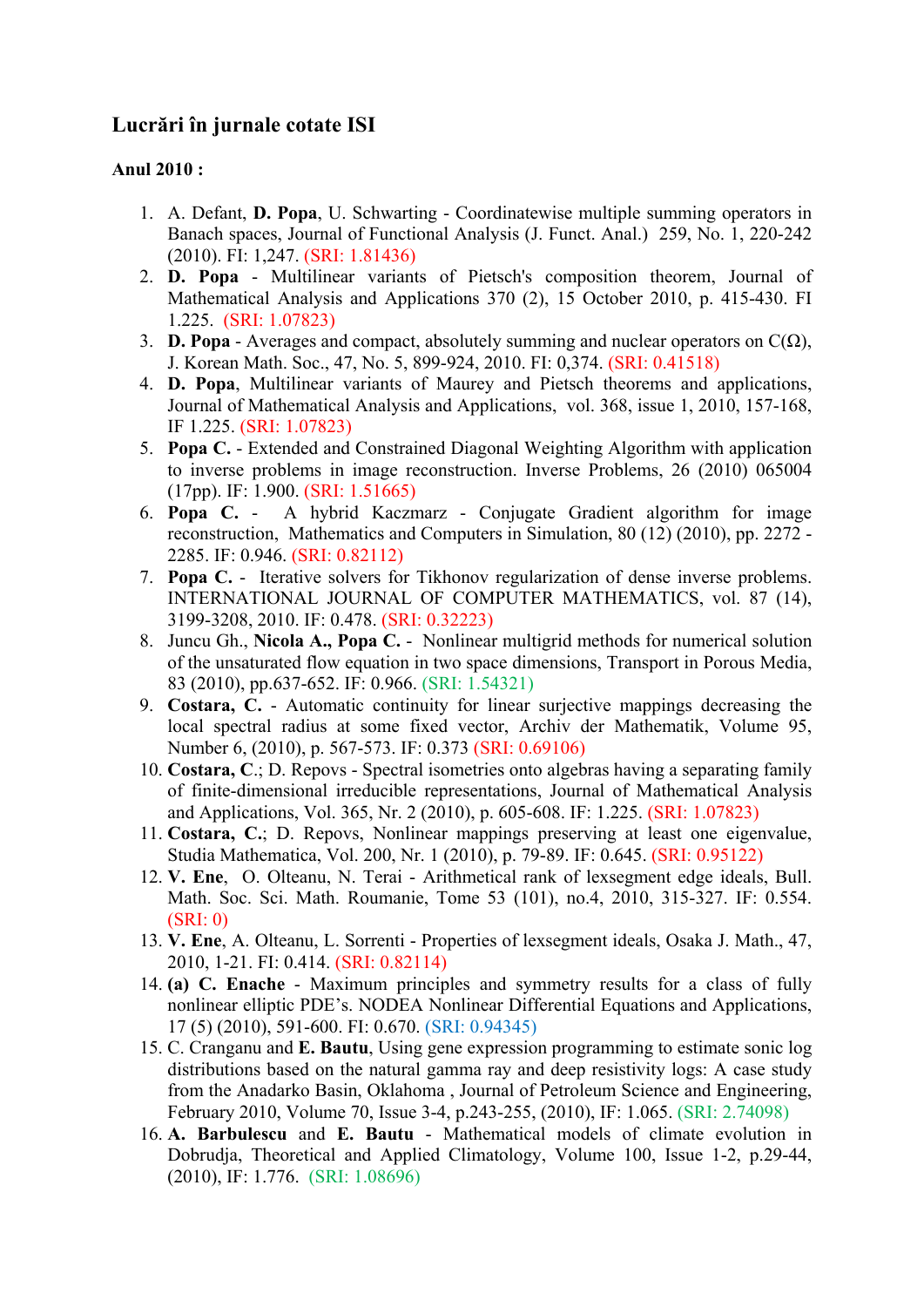- 17. (a) I. Cristea, **M. Stefanescu** Hypergroups and n-ary relations, Eur. J. Combinatorics, 31 (2010), 780-789. FI: 0.822. (SRI: 1.19512)
- 18. A. Ostafe, **E. Pelican**, I. Shparlinski On Pseudorandom Numbers from Multivariate Polynomial Systems. Finite Fields and Their Applications, 16 (5), 2010, 320-328. IF: 0.779. (SRI: 1.17583)
- 19. Asimit, A., Furman, E. and **Vernic, R.** On a Multivariate Pareto Distribution. Insurance: Mathematics and Economics 46, 308-316, 2010. IF: 0.960. (SRI: 0.99413)
- 20. **Popovici D.M.**, Querrec R., **Bogdan C.M.**, Popovici N. A Behavioral Perspective of Virtual Heritage Reconstruction, International Journal of Computers Communications & Control, ISSN 1841-9836, 5(5): 884-891, 2010. IF: 0.373. (SRI: 0)
- 21. F. Ghionea, **C. Flaut -** An algorithm for optimization the Romanian railway transport network, Metalurgia International 11, 2010, p. 116-122. IF: 0,173. (SRI: 0)
- 22. **C. Popa** *On Cimmino's reflection algorithm*, Proceedings of the Romanian Academy, Series A, vol. 9, No. 1, January-April 2008. (SRI: 0)
- 23. **D. Sburlan** Notes on Catalytic P Systems, Romanian Journal of Information Science and Technology, 13, 2 (2010), pp. 207-216, IF. 0.075 (SRI: 0)

-fara FI calculat-

- 24. (a) P. Anghel, C. Ciobanu, **M. Stefanescu** On idempotents in generalized rings, Bul. Inst. Pol. Bucuresti, ser. mat-fiz, nr. 3 , 2010, 59-68. IF: 0.
- 25. **Vernic, R**., Dhaene, J., Sundt, B.- Inequalities for the De Pril approximation to the distribution of the number of policies with claims. Scandinavian Actuarial Journal no.4, pp. 249–267, 2010. IF: 0.

#### **Anul 2009 :**

- 1. **C. Flaut** and **M. Stefanescu** Some equations over generalized quaternion and octonion division algebras, Bull. Math. Soc. Sci. Math. Roumanie 4, 2009, p.427-439, f.i. 2009: 0,554. (SRI: 0)
- 2. **D. Popa** Reverse inclusions for multiple summing operators, J. Math. Anal. Appl. 350, No. 1, 360-368 (2009). (SRI: 1.07823)
- **3. D. Popa**, 2-Summing operators on C([0, 1]), lp) with values in l1, Proceedings of the Indian Academy of Sciences-Mathematical Sciences, vol. 119, no. 1, april 2009, p. 221-230, Copublishing Arrangement with Springer. (SRI: 0.45528)
- 4. **(a) A. Olteanu** Constructible ideals. Communications in Algebra 37, Issue 5 (2009) , p. 1656 – 1669. (SRI: 0.59485)
- 5. **L. Barbu**, E. Cosma "Elliptic Regularizations for the Nonlinear Heat Equation". Journal of Mathematical Analysis and Applications 351 (2009), pp. 392-399. (SRI: 1.07823)
- 6. A. Agnew, **A. Bobe, W. Boskoff**, B. Suceava "Gheorghe Titeica and the origins of affine differential geometry". Historia Mathematica 36 (2), (2009), 161-170. (SRI: 2.80255)
- **7. D. Sburlan** "On Parallel Graph Rewriting Systems". International Journal of Computers, Communications & Control, 4, 3 (2009), 283-290. (SRI: 0)
- 8. Teodorescu, S. and **Vernic, R.** "Some composite exponential-pareto models for actuarial prediction". Romanian Journal of Economic Forecasting 12 (4), 82-100, 2009. (SRI: 0)
- 9. **D.M. Popovici**, J.P. Gerval, F. Hamza-Lup, R. Querrec, M. Polceanu, N. Popovici, R. Zagan – "3D virtual spaces supporting engineering learning activities", International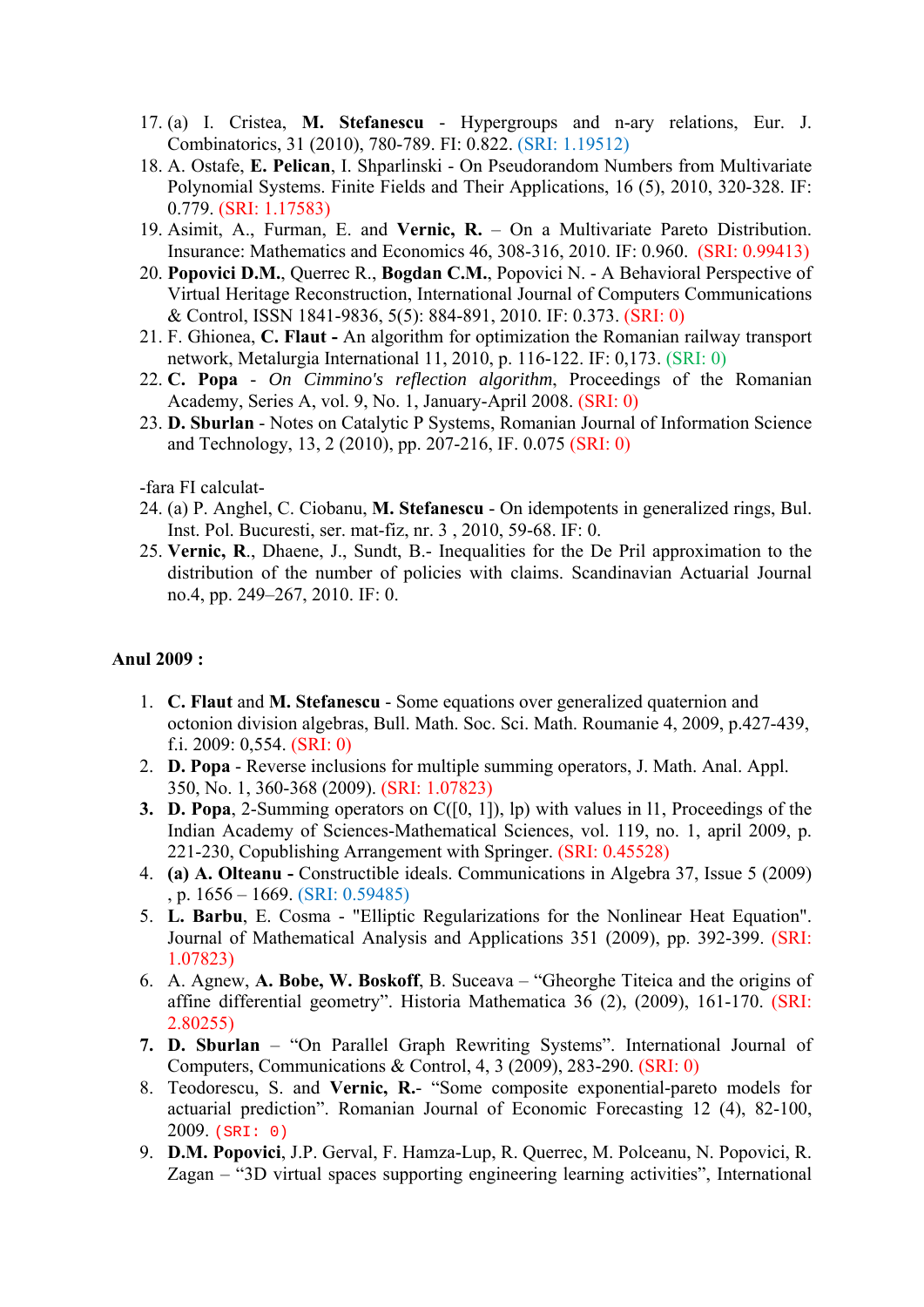Journal of Computers, Communications & Control, ISSN 1841-9836, E-ISSN 1841- 9844, Vol. IV (2009), No. 4, pp. 401-414. (SRI: 0)

10. **A. Bărbulescu**, C. Koncsag – "Mass transfer at Propanethiol - Buthanethiol Alkaline Extraction from Sour Petroleum Fraction", Revista de Chimie, Vol.60, No.4, Aprilie 2009, pp. 414-418, IF: 0.261 (ISSN 0034 – 7752). (SRI: 0.09274)

-fara FI calculat-

- 11. **D. Savin, C. Flaut**, C. Ciobanu Some properties of the symbol algebras, Carpathian Journal of Mathematics, 25(2), p. 239-245, 2009, 190 cod CNCSIS.
- 12. **D. Popa** A remark on Bochner integrability, Quaestiones Mathematicae 2009, 32 (1), p.1–3. (n-are FI)
- 13. **(a) M. Stefanescu** and M. Tarnauceanu "Counting maximal chains of subgroups of finite nilpotent groups". Carpathian Jornal of Mathematics 2009, vol. 25, no.1, 119- 127.
- 14. Gh. Juncu, **A. Nicola, C. Popa, T. Udrescu** "Nonlinear multigrid methods for solving Richards' equation in two space dimensions". Carpathian Journal of Mathematics, vol.25, (1), 82-91, 2009.
- 15. **A. Nicola** and **C. Popa** "Sparse Matrix Techniques in Scientific Computing". Studies in Informatics and Control, Vol. 18, No.1, p. 33-39, 2009.

#### **Anul 2008 :**

- 1. **(a) M. Stefanescu**, I. Cristea *On the fuzzy grade of hypergroups*. Fuzzy Sets and Systems, 159(2008), 1097-1106. (SRI: 1.18861)
- 2. **(a) M. Stefanescu**, I. Cristea *Binary relations and reduced hypergroups*. Discrete Mathematics 308 (2008), pp. 3537 – 3544. (SRI: 0.69241)
- 3. **V. Ene**, Popescu, D. *On the Structure of Maximal Cohen-Macaulay Modules over the Ring k[[x,y]]/(x^n).* Algebr. Represent. Theory, **11** (2), 2008, 191-205. (SRI: 0.76829)
- 4. **D. Popa** *Integral and nuclear operators on the space* \$C(\Omega,c\sb 0)\$. Rocky Mountain J. Math. 38(2008), no. 1, 253-265. (SRI: 0.35501)
- 5. **W.Boskoff**, B.D.Suceava *Barbilian metrization procedure in the plane yields either Remannian or Lagrange Generalized metrics*, The Czechoslovak Mathematical Journal 58 (4), 1059-1068, 2008. (SRI: 0.41599)
- 6. C. I. Koncsag, **A. Bărbulescu** *Modeling the removal of mercaptans from liquid hydrocarbon streams in structured packing columns*, Chemical Engineering and Processing, **47** (2008), pp. 1717 – 1725. (SRI: 1.55556)
- 7. **Popa C.** Constrained Kaczmarz Extended algorithm for image reconstruction, Linear Algebra and its Applications, 429(2008), 2247 - 2267. (SRI: 0.92951)
- 8. Mohr M., **Popa C.** Numerical solution of symmetric least-squares problems with an inversion-free Kovarik type-algorithm; Intern. Journal of Computer Math., 85 (2) (2008), 271-286. (SRI: 0.32223)
- 9. C. Bolance, M. Guillen, E. Pelican and **R. Vernic** *Skewed bivariate models and nonparametric estimation for the CTE risk measure,* Insurance: Mathematics and Economics 43 (3), 386-393, (2008). (SRI: 0.99413)

fara FI-

- 10. F. Ghionea, **C. Flaut** *An optimization of a transportation problem*, Metalurgia International, **13 (1)** (2008), 48-56 index CNCSIS 480.
- 11. **Bogdan C.M.**, Păduraru A. *Concern and Business Rule-Oriented Approach to Construction of Domain Ontologies*, Int. J. of Computers, Communications & Control,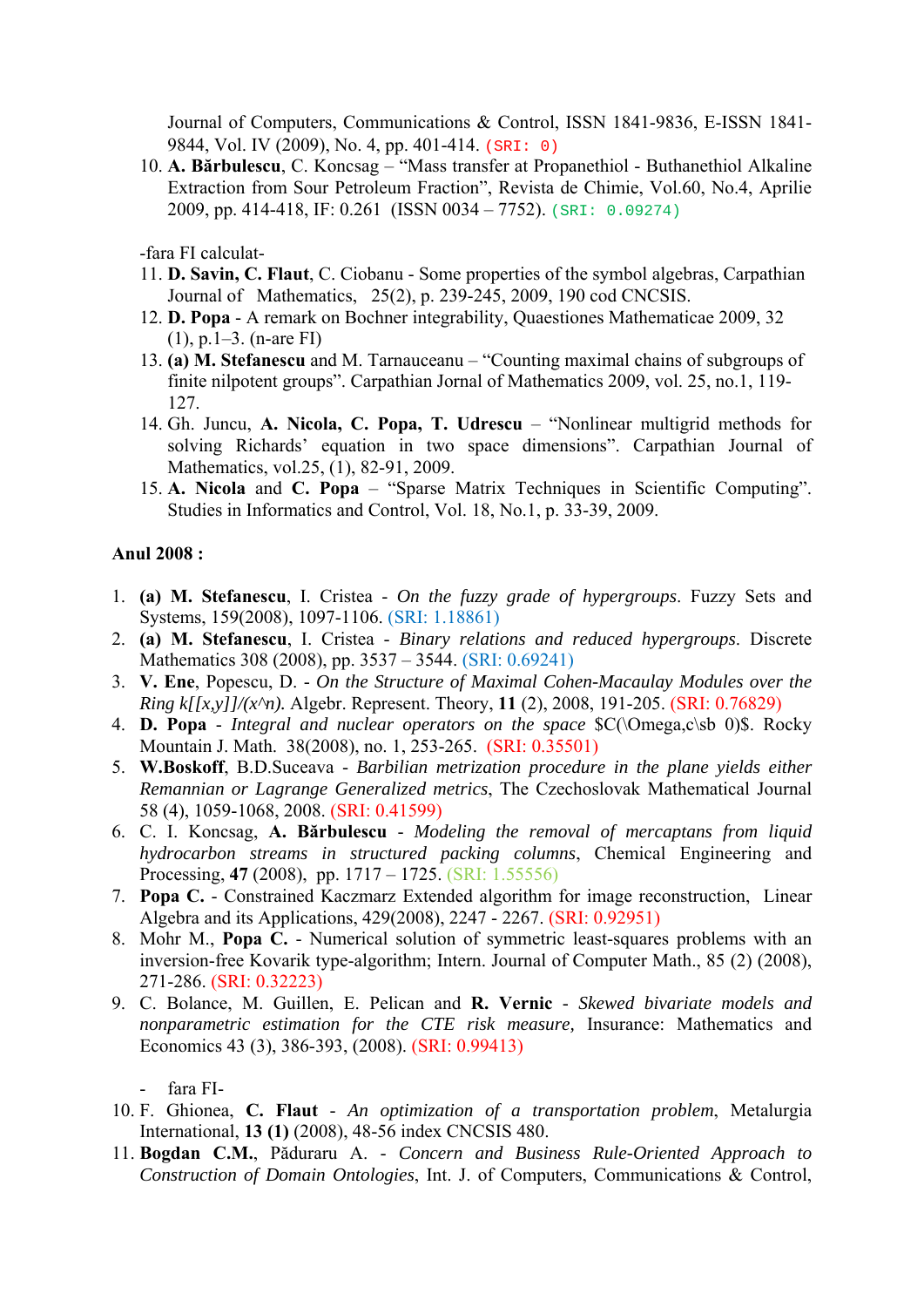ISSN 1841-9836, E-ISSN 1841-9844, Vol III (2008), Suppl. Issue: Proceedings of the International Conference of Computers, Communications and Control (ICCCC 2008), pag. 185-189.

- 12. Pavel A.F., **Bogdan C.M. -** *Object-Oriented Construction of Portals Using AJAX*, Int. J. of Computers, Communications & Control, ISSN 1841-9836, E-ISSN 1841-9844, Vol III (2008), Suppl. Issue, pag. 442-447.
- 13. **Popovici D.M.**, **Bogdan C.M.**, Matei A., Voinea V., Popovici N. *Virtual Heritage Reconstruction based on an Ontological Description of the Artifacts*, Int. J. of Computers, Communications & Control, ISSN 1841-9836, Vol III (2008), Suppl. Issue, pag. 460-464.
- 14. **Alexandrescu, A.** *A Development Process for Enterprise Information Systems Based on Automatic Generation of the Components*. International Journal of Computers, Communications & Control, vol. III (2008). Suppl. Issue, pag. 168-172.
- 15. **A. Leahu,** C. E. Lupu *Statistical simulation and prediction in software reliability*. Analele Univ. Ovidius Constanţa, Seria Matematică, vol. XVI (1), 2008, pp 81-90.

#### **Anul 2007 :**

- 1. **W. Boskoff**, B.D. Suceava, *Barbilian Spaces: the History of a Geometric Idea,* Historia Mathematica; vol.34, no.2, pp. 221-224 (2007). (SRI: 2.80255)
- 2. **W. Boskoff**, B.D. Suceava, **M.Ciuca**, *Distances obtained by Barbilian's metrization procedure*, Houston J. Math. **33,** no.3, pp.709-717 (2007). (SRI: 0.61924)
- 3. **Popa D.**, *Khinchin's inequality, Dunford-Pettis and compact operators on the space C([0,1],X)*, Proc. Indian Acad. Sci., Math. Sci. 117, No. 1, 13-30 (2007). Zbl. 1124.47023. (SRI: 0.45528)
- 4. **Popa D.**, *Examples of operators on C[0, 1] distinguishing certain operator ideals*, Arch. Math. 88, No. 4, 349-357 (2007). Zbl. 1124.47013. (SRI: 0.69106)
- 5. **Popa D.**, *Examples of summing, integral and nuclear operators on the space C([0,1],X) with values in c\_0*, J. Math. Anal. Appl. 331, No. 2, 850-865 (2007). Zbl. 1116.47019. (SRI: 1.07823)
- 6. **C. Costara**, T. Ransford, *On local irreducibility of the spectrum*. Proceedings of the American Mathematical Society, vol.135 (9), 2779-2784 (2007). (SRI: 1.07359)
- 7. Tang, Q. and **Vernic, R.** *"The Impact on Ruin Probabilities of the Association Structure among Financial Risks".* Statistics & Probability Letters, 77 (14), pag. 1522- 1525, (2007). (SRI: 0.46054)
- 8. **A. Barbulescu**, C.I. Koncsag, *A new model for estimating mass transfer coefficients for the extraction of ethanethiol with alkaline solutions in packed columns*. Applied Mathematical Modelling 31 (2007), 2515-2523. (SRI: 1.43575)
- 9. J.A. Mackenzie, **A. Nicola**, *A discontinuous Galerkin moving mesh method for Hamilton-Jacobi equations*. SIAM J. Sci. Comput. 29 (6), (2007), 2258-2282. (SRI: 2.32843)
- 10. **Popa C** Algebraic multigrid smoothing property of kaczmarz's relaxation for general rectangular linear systems. ELECTRONIC TRANSACTIONS ON NUMERICAL ANALYSIS Volume: 29 Pages: 150-162 Published: 2007. (SRI: 0.81332)

#### **Anul 2006 :**

1. **D. Ibadula**, The Arboreal Structure of the Metric Space X:=GL2(Qp)/Qp\* GL2(Zp), Communication in algebra, 34, No 12(2006), 4563-4571 (SRI: 0.59485)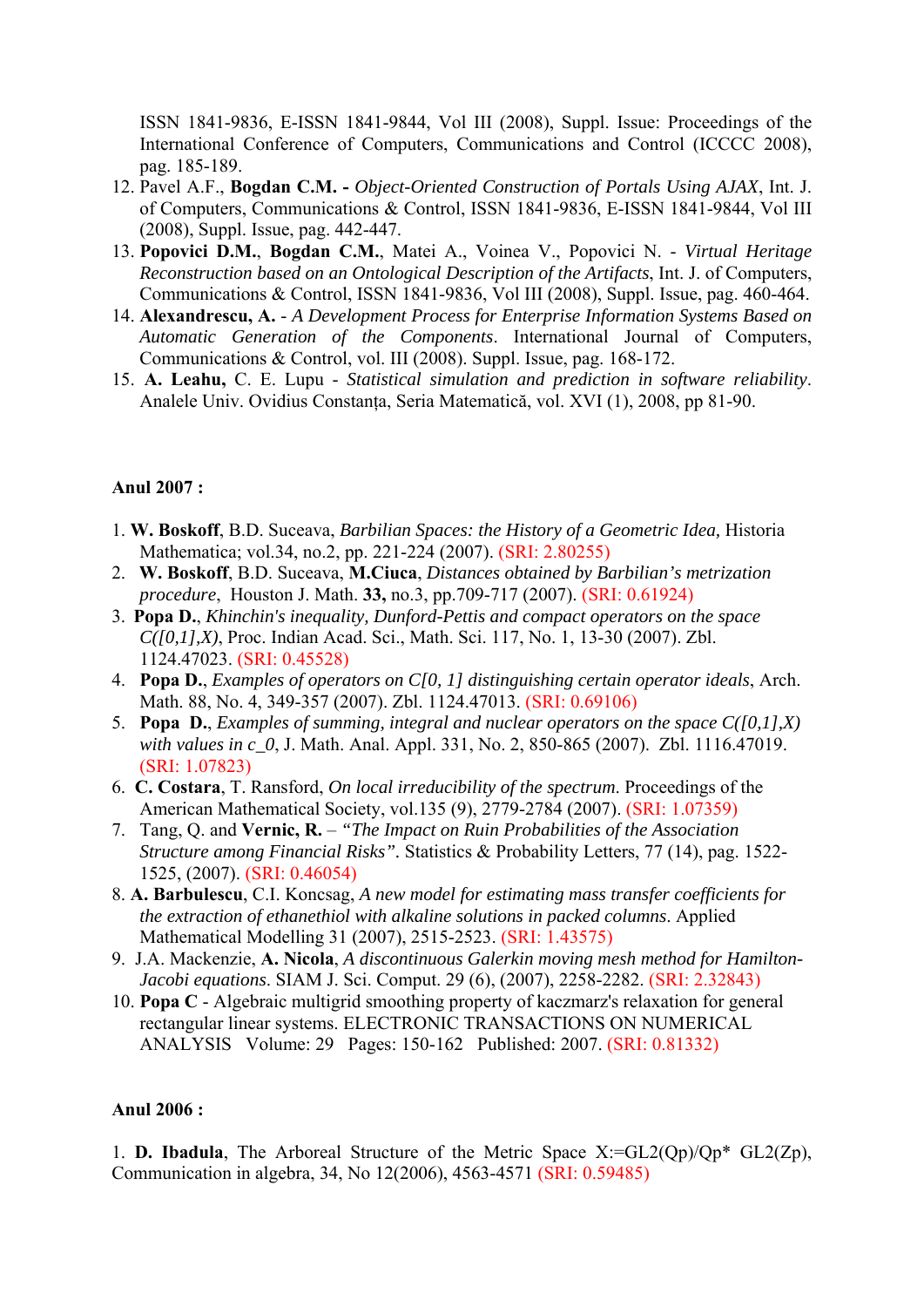2. **D. Popa**, Measures with bounded variation with respect to a normed ideal of operators and applications, Positivity, 10, No. 1, 87-94, 2006. (SRI: 0.5664)

3. **E.M. Craciun**, E. Soos, Antiplane States in an Elastic Body Containing an Elliptical Hole. Crack Propagation , Math. Mech. Solids, 11, 459-466, (2006). (SRI: 1.01325)

4. **A. Bărbulescu**, V. Marza, Electrical effect induced at the boundary of an acoustic cavitation zone, Acta Physica Polonica B, vol.37, No. 2 (2006), p. 507-518 (SRI: 0.54713)

5. **A. Bărbulescu**, Models of the voltage induced by cavitation in hydrocarbons, Acta Physica Polonica B, vol. 37, Vo.10 (2006) (SRI: 0.54713)

6. Juncu Gh., Mosekilde E., **Popa C**. – Numerical experiments with MG continuation algorithms, Applied Numerical Mathematics, 56(2006), 844 – 861. (SRI: 1.18358)

7. **Vernic, R**. – "Multivariate Skew–Normal distributions with applications in insurance". Insurance: Mathematics & Economics, vol. 38, no. 2, pag.413–426, 2006. (SRI: 0.99413)

- fara FI-

8. (a) **C. Enache** - Maximum principles for a class of nonlinear second-order elliptic boundary value. BOUNDARY VALUE PROBLEMS, article no. 64543, 2006.

## **Conferinte cotate ISI**

#### **Anul 2010**

- 1. **Bogdan C**, Serbanati LD Concern-Oriented and Ontology-Based Analysis of Information Systems. INFORMATION SYSTEMS: PEOPLE, ORGANIZATIONS, INSTITUTIONS, AND TECHNOLOGIES Pages: 245-253, 2010 (5th Conference of the Italian Chapter of the Association-for-Information-Systems (ItAIS), DEC 13-14, 2008 Paris, FRANCE).
- 2. Duta M, Amariei C, Zaharia A, **Bogdan CM**, **Popovici DM**, et al. Virtual reality and augmented technologies used in simulation of teeth preparation in fixed prosthodontics.(6th International Seminar on the Quality Management in Higher Education, JUL 08-09, 2010 Tulcea, ROMANIA). QUALITY MANAGEMENT IN HIGHER EDUCATION, VOL 2 Pages: 431-434 Published: 2010.

## $x5 + y5$

3. **D. Savin**, On the Diophantine Equation  $x + y = 5z5$ , Proceedings of the 12th WSEAS Int. Conf. on MATHEMATICAL Method, COMPUTATIONAL TECHNIQUES AND INTELLIGENT

SYSTEMS (MAMECTIS '10),May 3-6,2010, Sousse, Tunisia.

- 4. **Bărbulescu A.**, D-C. Toncu, Modelling Precipitation Influence on Tǎbǎcǎrie Lake Water Quality, Mathematical Methods, Computational Techniques, Intelligent Systems, 2010, pp.152 - 158 (ISSN: 1790 - 2769, ISBN: 978 – 960 – 474 – 188 – 5) www.wseas.us/e-library/conferences/2010/Tunisia/MAMECTIS/MAMECTIS-28.pdf
- 5. **Bărbulescu A**, C. Şerban (Gherghina), C. Maftei, Evaluation of Hurst exponent for precipitation time series, Latest Trends on Computers, Vol.II, 2010, pp. 590 – 595,  $(ISSN: 1792 - 4251, ISBN: 978 - 960 - 474 - 213 - 4)$ www.wseas.us/e-library/conferences/2010/Corfu/COMPUTERS/COMPUTERS2-

#### 31.pdf

6. C. Şerban (Gherghina), C. Maftei, **A. Bărbulescu**- Estimation of Evapotranspiration Using Remote Sensing Data and Grid Computing: A Case Study in Dobrogea, Romania, Latest Trends on Computers, Vol. II, 2010, pp. 596 – 601 (ISSN: 1792 – 4251, ISBN: 978 – 960 – 474–213–4)

www.wseas.us/e-library/conferences/2010/Corfu/COMPUTERS/COMPUTERS2-32.pdf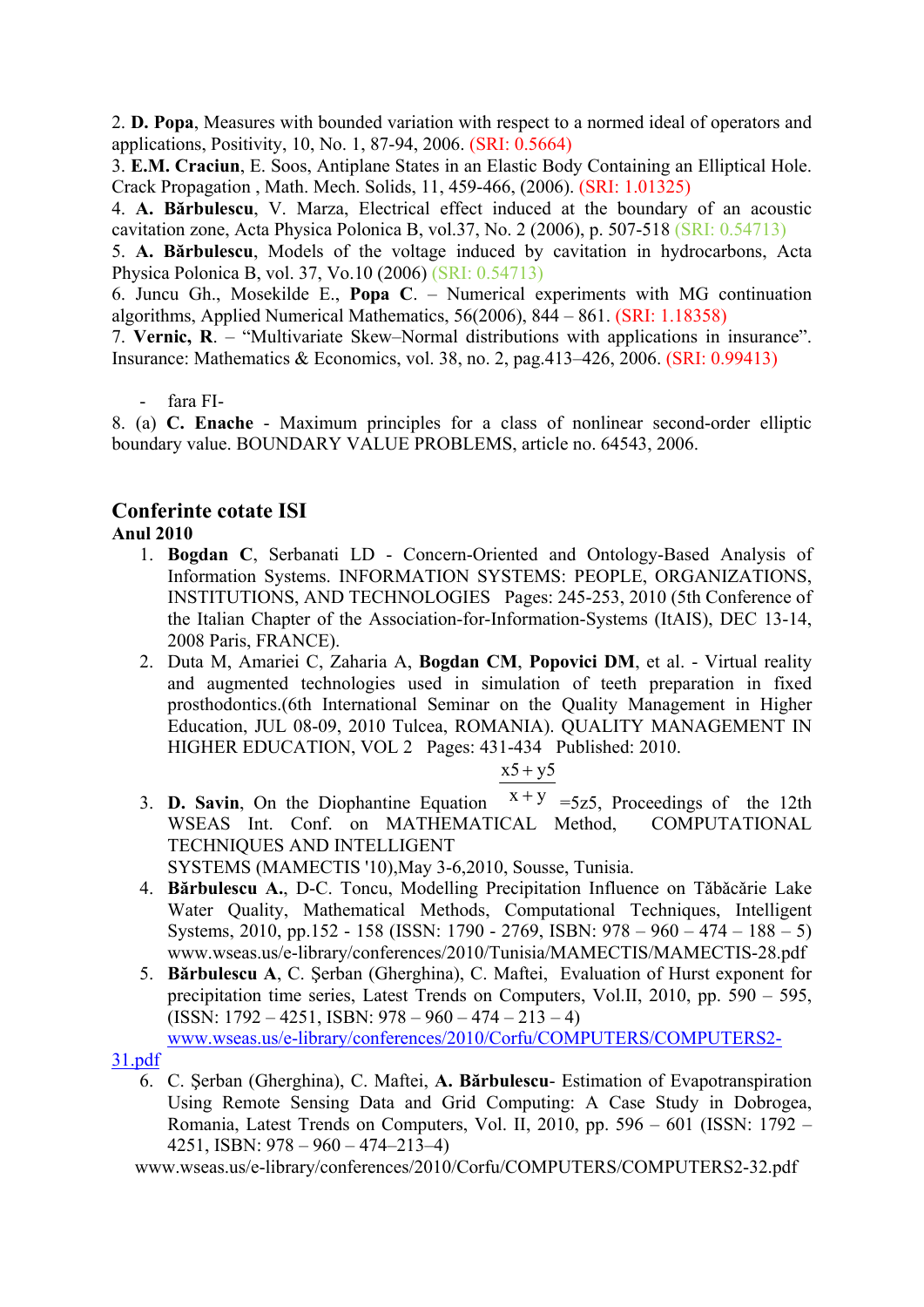- 1. M. Ionescu, **D. Sburlan** "On P Systems with Adjoining Controlled Communication Rules", International Journal of Unconventional Computing, (OCP Science, Philadelphia, USA), 5 (2009), pp. 441-457. ( $5<sup>th</sup>$  Brainstorming Week on Membrane Computing, JAN 29-FEB 02, 2007 Sevilla, SPAIN).
- 2. **A. Bărbulescu** and **E. Băutu** "Alternative Models in Precipitation Analysis", Analele Stiintifice ale Universitatii Ovidius Constanta, Seria Matematica, vol.17 (3), 45-68, (2009), 5-th ICDSA conference.
- 3. **R. Vernic**, S Teodorescu and **E. Pelican** "Two LogNormal models for real data". Analele Stiintifice ale Universitatii Ovidius Constanta, Seria Matematica, vol.17 (3), 263-279, (2009), 5-th ICDSA conference.
- 4. **C. Sburlan** "Numerical Discrete Algorithm for Some Nonlinear Problems". Analele Stiintifice ale Universitatii Ovidius Constanta, Seria Matematica, vol.17 (3), 251-262, (2009), 5-th ICDSA conference.
- 5. L. Marsavina, **E.-M. Craciun** "The asymptotic stress field for free edge joints under small-scale yielding conditions", Analele Stiintifice ale Universitatii Ovidius Constanta, seria Matematica, vol.17 (3), 171-181, (2009), 5-th ICDSA conference.
- 6. **D. Savin** "About a Diophantine Equation". Annals of the University . Ovidius" of Constanta, Romania, Ser. Mat., 17 (3), 241-250, ( 2009 ), 5-th ICDSA conference.
- 7. Bonanzinga V, **Ene V, Olteanu A**, et al. An overview on the minimal free resolutions. COMBINATORIAL ASPECTS OF COMMUTATIVE ALGEBRA, Book Series: Contemporary Mathematics vol. 502, Pg. 5-24, 2009 (Workshop on Combinatorial Commutative Algebra and Computer Algebra, may 29-31, 2008 Mangalia, ROMANIA).
- 8. **A. Barbulescu, E. Pelican** ARIMA models for the analysis of the Precipitation Evolution. Proceedings of the 13th WSEAS International Conference on COMPUTERS, ISBN: 978-960-474-099-4, ISSN: 1790-5109, 2009.
- 9. **E. Băutu**, Sun Kim, A. Băutu, H. Luchian, and Byoung-Tak Zhang "Evolving Hypernetwork Models of Binary Time Series for Forecasting Price Movements on Stock Markets", IEEE Congress on Evolutionary Computation (CEC 2009), pp. 166- 173, 2009.
- 10. Bautu A, **Bautu E**, Luchian H Searching Ground States of Ising Spin Glasses with a Tree Bond-based Representation. PROCEEDINGS OF THE 10TH INTERNATIONAL SYMPOSIUM ON SYMBOLIC AND NUMERIC ALGORITHMS FOR SCIENTIFIC COMPUTING Pages: 501-506, 2009.
- 11. **Bautu E**, Bautu A, Luchian H An Evolutionary Approach for Modeling Time Series. PROCEEDINGS OF THE 10TH INTERNATIONAL SYMPOSIUM ON SYMBOLIC AND NUMERIC ALGORITHMS FOR SCIENTIFIC COMPUTING Pages: 507-513, 2009.
- 12. Bautu A, **Bautu E** Energy minimization of point charges on a sphere with particle swarms. ROMANIAN JOURNAL OF PHYSICS 54 (1-2), pg. 29-36, 2009 (8th International Balkan Workshop on Applied Physics, JUL 05-07, 2007 Constanta).
- 13. **Olteanu, A**. Regularity and the case of few generators for Stanley-Reisner ideals of subword complexes. COMBINATORIAL ASPECTS OF COMMUTATIVE ALGEBRA Book Series: Contemporary Mathematics 502, pg. 157-168, 2009 (Workshop on Combinatorial Commutative Algebra and Computer Algebra, MAY 29-31, 2008 Mangalia, ROMANIA).
- 14. A. Carabineanu, N. Peride, E. Rapeanu, **E.M. Craciun** "Mathematical modelling of the interface crack. A new improved numerical model", Computational Materials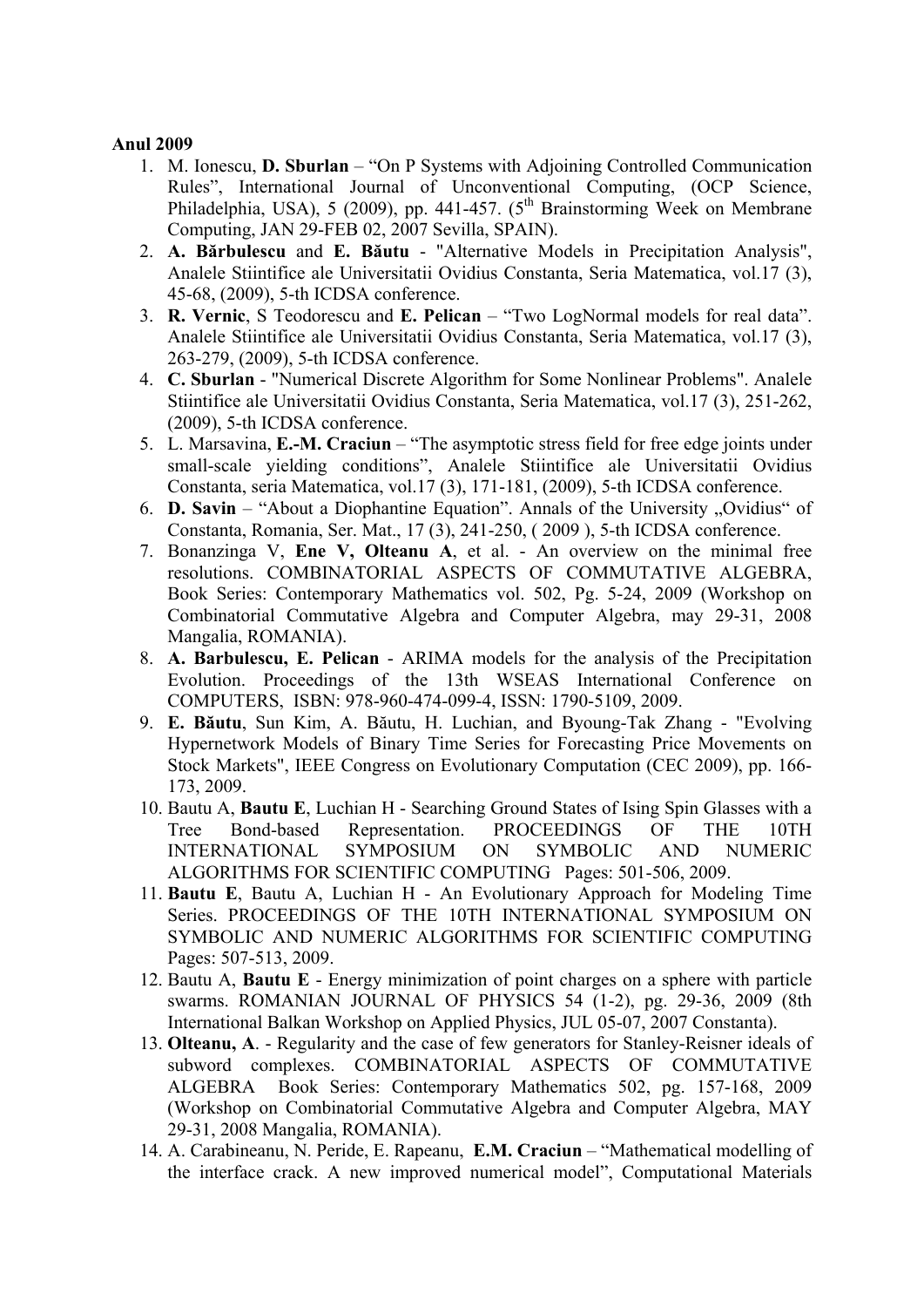Science 46 (3), p. 677-681, (2009) (18th International Workshop on Computational Mechanics of Materials, OCT 07-10, 2008 Beijing Inst Technol, Beijing).

- 15. T. Sadowski, L. Marsavina, N. Peride, **E.-M. Craciun** "Cracks propagation and interaction in an orthotropic elastic material: Analytical and numerical methods", Computational Materials Science 46 (3), p. 687-693, (2009) (18th International Workshop on Computational Mechanics of Materials, OCT 07-10, 2008 Beijing Inst Technol, Beijing).
- 16. N. Peride, A. Carabineanu, **E.M. Craciun** "Mathematical modelling of the interface crack propagation in a pre-stressed fiber elastic composite" , Computational Materials Science, 45(3), p. 684-692, (2009) (17th International Workshop on Computational Mechanics of Materials, AUG 22-24, 2007 Mines Paris Tech, Paris, FRANCE).
- 17. **Craciun EM**, Sadowski T Mathematical modelling of the crack propagation in wood materials. (International Conference on Strength of Materials Laboratory at 85 Years, NOV 21-22, 2008 Timisoara, ROMANIA) ADVANCES IN STRENGTH OF MATERIALS Book Series: KEY ENGINEERING MATERIALS 399, 177-182, 2009.
- 18. **Bogdan CM** Domain ontology of the roman artifacts found in the tomis fortress. (Conference on Knowledge Engineering Principles and Techniques 2009, JUL 02-04, 2009 Cluj Napoca, ROMANIA) KEPT 2009: KNOWLEDGE ENGINEERING PRINCIPLES AND TECHNIQUES Book Series: Knowledge Engineering Principles and Techniques Pages: 117-123 Published: 2009.
- 19. **Ibadula D** The Igusa Local Zeta Functions of GL(2)(Q(p))-orbit of Fermat's Binary Form (Workshop on Combinatorial Commutative Algebra and Computer Algebra, MAY 29-31, 2008 Mangalia, ROMANIA). COMBINATORIAL ASPECTS OF COMMUTATIVE ALGEBRA Book Series: Contemporary Mathematics Volume: 502 Pages: 59-71 Published: 2009.
- 20. **Bogdan CM** Concern-Oriented and Ontology-Based Design Approach of Software Architectures. PROCEEDINGS OF THE 10TH INTERNATIONAL SYMPOSIUM ON SYMBOLIC AND NUMERIC ALGORITHMS FOR SCIENTIFIC COMPUTING Pages: 249-252 Published: 2009.
- 21. **Bogdan C.,** "Domain Ontology of the Roman Artifacts found in the Tomis Fortress", Knowledge Engineering. Principles and Techniques. Selected Papers, editors Militon Frenţiu and Horia F. Pop, Presa Universitara Clujeană, Romania, ISSN 2067-1180, pag. 117-123, 2009

- 1. M. Ionescu, **D. Sburlan** *Some Applications of Spiking Neural P Systems*, Computing and Informatics, 27, 3+, 515-528, 2008 (8th International Workshop on Membrane Computing, JUN 25-28, 2007 Thessaloniki, GREECE).
- 2. R. Brijder, M. Cavaliere, A. Riscos-Nunez, G. Rozenberg, **D. Sburlan** *Membrane Systems with Proteins Embedded in Membranes*, Theoretical Computer Science 404, 1-2 (2008), pp. 26-39 (33rd International Colloquium on Automata, Languages and Programming, JUL 10-14, 2006 Venice, ITALY).
- 3. **Popa C.** On numerical solution of arbitrary symmetric linear systems by approximate orthogonalization, Mathematics and Computers in Simulation 79 (4), 1033-1038, 2008 (5th Vienna International Conference on Mathematical Modelling, FEB, 2006 Vienna, AUSTRIA).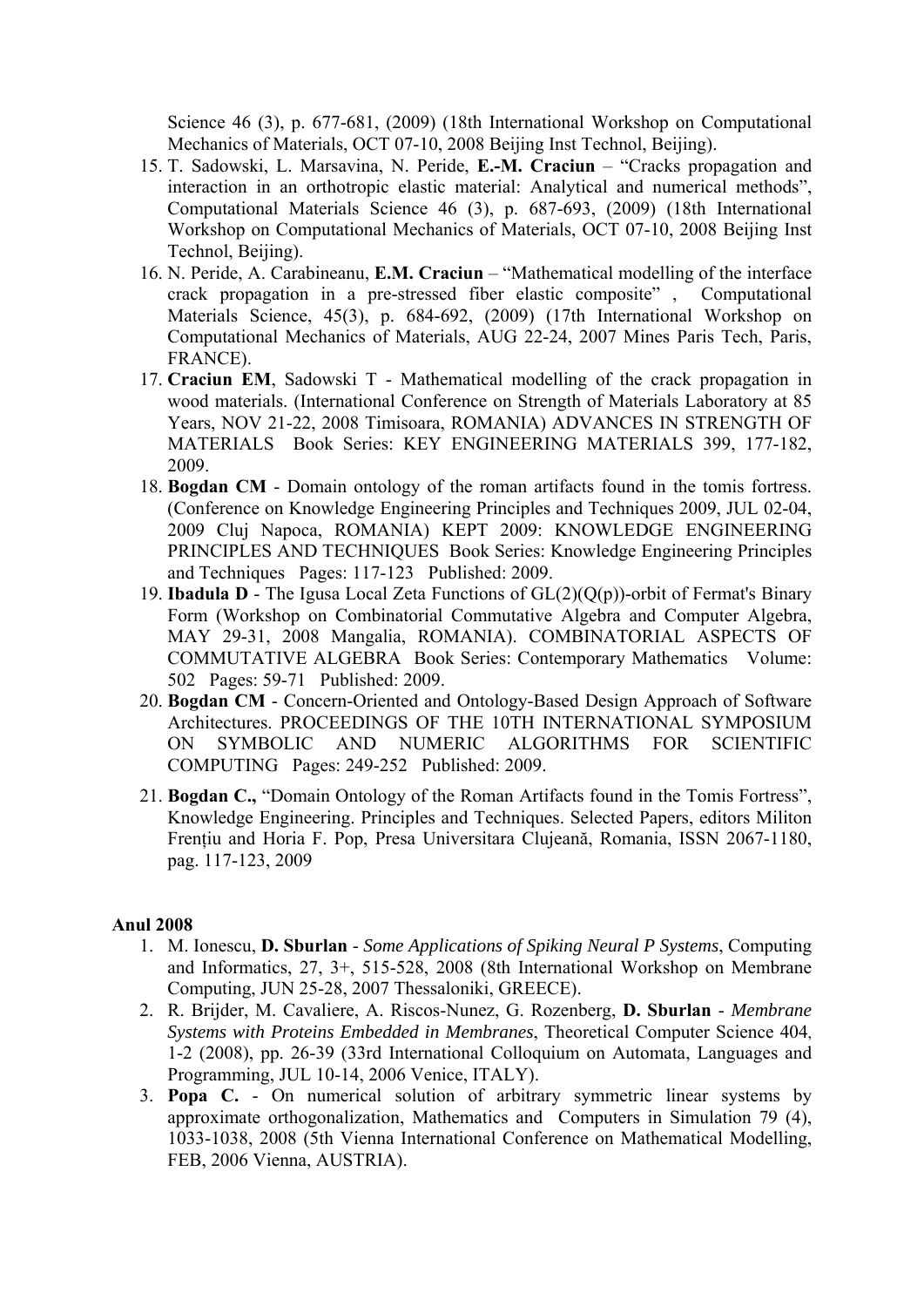- 4. **A. Bărbulescu,** D-C.Toncu, L. Orac, *Analysis and models of some composites corrosion evolution*, Proceedings of the 1st WSEAS International Conference on Materials Science (MATERIALS'08) - RECENT ADVANCES IN MATERIALS SCIENCE Book Series: Mathematics and Computers in Science and Engineering pg. 63-69, 2008.
- 5. **A. Bărbulescu, E. Pelican** *On the Sulina Precipitation Data Analysis using the ARMA and a neureal network technique*, Proceedings of the 10th WSEAS Int. Conf. On Mathematical and Computational Methods in Science and Engineering (MACMESE'08), Bucuresti, 7-9 Noiembrie 2008.
- 6. Maftei C, **Barbulescu A** Statistical analysis of climate evolution in Dobrudja region, World Congress on Engineering 2008, JUL 02-04, 2008 Imperial Coll London, London, ENGLAND, Book Series: Lecture Notes in Engineering and Computer Science, pg: 1082-1087, 2008.
- 7. Bautu A, **Bautu E** Searching Ground States of Ising Spin Glasses with Genetic Algorithms and Binary Particle Swarm Optimization. NATURE INSPIRED COOPERATIVE STRATEGIES FOR OPTIMIZATION (NICSO 2007) Book Series: STUDIES IN COMPUTATIONAL INTELLIGENCE vol.129, pg. 85-94, 2008 (International Workshop on Nature Inspired Cooperative Strategies for Optimization, NOV 08-10, 2007 Acireale, ITALY).
- 8. M. Parvan, F. Ghionea, **C. Flaut** *A mathematical model of the relevant request determination in the transport problem*, Mathematics and Computer in Business and Economics, Proceedings of the  $9<sup>th</sup>$  WSEAS International on Mathematics and Computer in Business and Economics(MCBE' 08), Bucuresti, 24-26 iunie 2008, pag. 105-111.
- 9. **C. Flaut**, F. Ghionea, M. Parvan*Optimization of urban transport network*, Mathematics and Computer in Business and Economics, Proceedings of the 9<sup>th</sup> WSEAS International on Mathematics and Computer in Business and Economics(MCBE' 08), Bucuresti, 24-26 iunie 2008, pag. 111-115.
- 10. N. Peride, **E.M. Craciun**, A. Carabineanu, L. Marsavina *Mixed mode crack propagation in advanced materials*, J. Opt.. Adv. Mater. **10** (11), p. 2870-2876, (2008) (9th International Balkan Workshop on Applied Physics, JUL 07-09, 2008 Constanta, ROMANIA).
- 11. L. Marsavina, **E.M. Craciun**, R. A. Tomlinson *Combining thermo-photo elasticity for analysis of cracked bodies*, J. Opt.. Adv. Mater., **10** (11), p. 2876-2883, (2008) (9th International Balkan Workshop on Applied Physics, JUL 07-09, 2008 Constanta, ROMANIA).
- 12. **E. M. Craciun**, A. Carabineanu, N. Peride *Antiplane interface crack in a prestressed fiber-reinforced elastic composite*, Comp. Mat. Sci., **43**(1) , p. 184-189, (2008) (16th International Workshop on Computational Mechanics of Materials, SEP 25-26, 2006 Lublin, POLAND).
- 13. **Popovici DM**, Gerval JP, Hamza-Lup F, et al. Learning Distributed Activities Inside 3D Virtual Spaces. PROCEEDINGS OF THE 3RD INTERNATIONAL CONFERENCE ON VIRTUAL LEARNING Book Series: Proceedings of the International Conference on Virtual learning Pages: 289-296 Published: 2008.
- 14. **Popovici DM**, Polceanu M Interactive Informative Unit Based on Augmented Reality technology. PROCEEDINGS OF THE 3RD INTERNATIONAL CONFERENCE ON VIRTUAL LEARNING Book Series: Proceedings of the International Conference on Virtual learning Pages: 307-316 Published: 2008.
- 15. **Zaharescu E**, Zaharescu GA Hypermedia System for Online e-Learning and e-Testing in Project Management. PROCEEDINGS OF THE 3RD INTERNATIONAL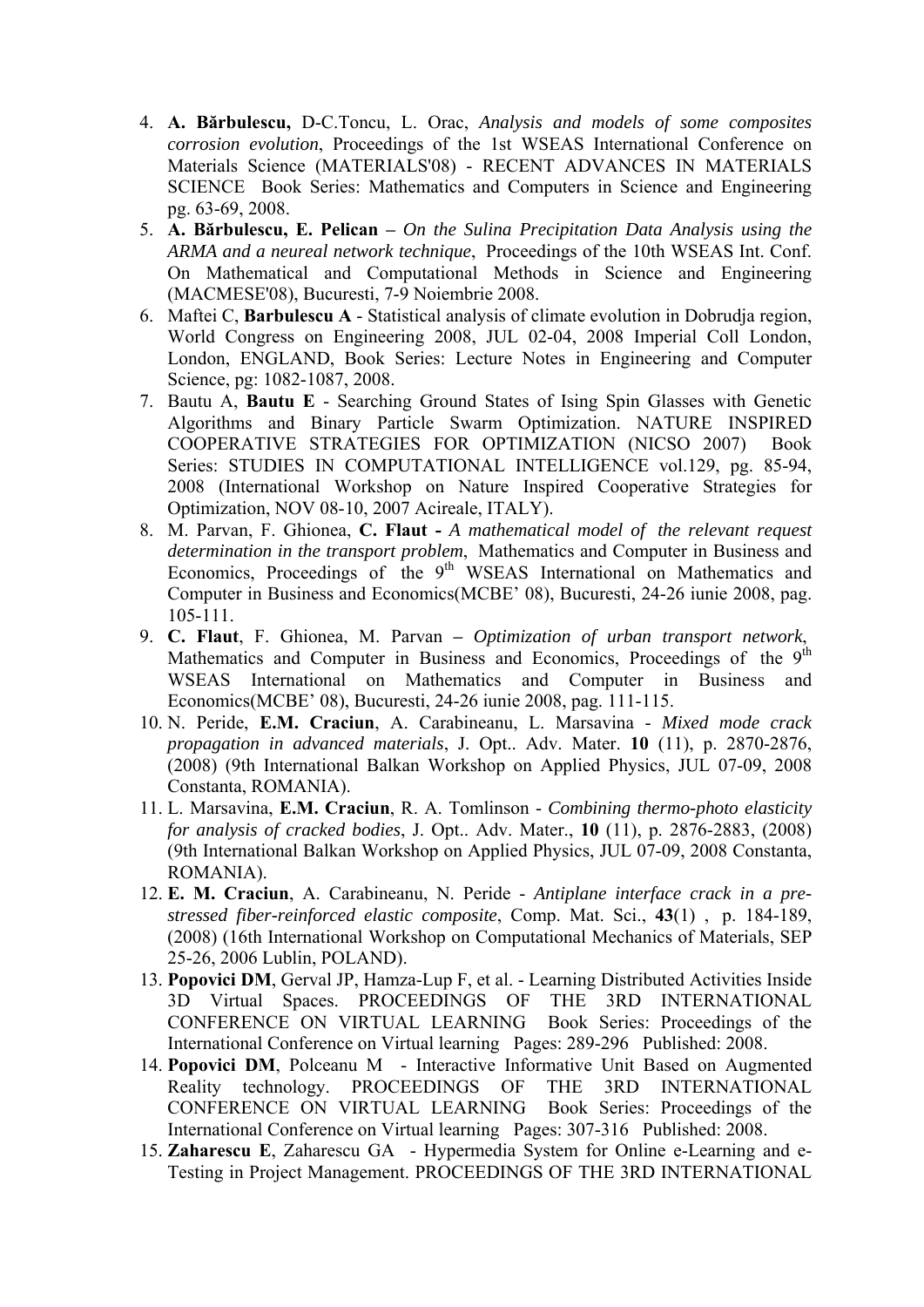CONFERENCE ON VIRTUAL LEARNING Book Series: Proceedings of the International Conference on Virtual learning Pages: 343-350 Published: 2008.

- 16. **Craciun EM**, Carabineanu A, Peride N Fracture analysis of an oblique crack propagation in a pre-stressed glass-epoxy composite. ADVANCES IN FRACTURE AND DAMAGE MECHANICS VII Book Series: KEY ENGINEERING MATERIALS Volume: 385-387 Pages: 733-736 Published: 2008 (7th International Conference on Fracture and Damage Mechanics, SEP 09-11, 2008 Seoul, SOUTH KOREA).
- 17. Andrei Băutu, **Elena Băutu**, and Henri Luchian, "Searching Ground States of Ising Spin Glasses with a Tree Bond-based Representation". In Proceedings of the *Ninth international Symposium on Symbolic and Numeric Algorithms For Scientific Computing* (September 26 - 29, 2008). SYNASC. IEEE Computer Society, Washington, DC, 501-506. online http://doi.ieeecomputersociety.org/10.1109/SYNASC.2008.62
- 18. **Elena Băutu**, Andrei Băutu and Henri Luchian, "An Evolutionary Approach for Modeling Time Series. In *Proceedings of the 10th international Symposium on Symbolic and Numeric Algorithms For Scientific Computing,*(September 26 - 29, 2008). SYNASC. IEEE Computer Society, Washington, DC, 507-513. DOI= http://dx.doi.org/10.1109/SYNASC.2008.63

- 1. Ionescu M, **Sburlan D** P systems with adjoining controlled communication. Fundamentals of Computation Theory, Proceedings; Book Series: LECTURE NOTES IN COMPUTER SCIENCE Vol. 4639, Pg. 353-364, 2007 (16th International Symposium on Fundamentals of Computation Theory, AUG 27-30, 2007 Budapest, HUNGARY).
- 2. M. Cavaliere, R. Freund, M. Oswald, **D. Sburlan**, *Multiset random context grammars, checkers and transducers*. Theoretical Computer Science 372 (2007), 136- 151 (4th Brainstorming Week on Membrane Computing, JAN 30-FEB 03, 2006 Seville, SPAIN).
- 3. **Bautu E**, Bautu A, Luchian H AdaGEP An Adaptive Gene Expression Programming Algorithm. 9th INTERNATIONAL SYMPOSIUM ON SYMBOLIC AND NUMERIC ALGORITHMS FOR SCIENTIFIC COMPUTING, proceedings, Pg. 403-406, 2007.
- 4. Bautu A, **Bautu E**, Luchian H Particle Swarm Optimization Hybrids for Searching Ground States of Ising Spin Glasses. 9th INTERNATIONAL SYMPOSIUM ON SYMBOLIC AND NUMERIC ALGORITHMS FOR SCIENTIFIC COMPUTING, proceedings, Pg. 403-406, 2007.
- 5. **E. Băutu**, **E. Pelican**, *Numerical Solution For Fredholm First Kind Integral Equations Occurring In Synthesis of Electromagnetic Fields*, Rom.Journ.Phys., Vol. 52, Nos. 3-4, P. 225-235, Bucharest, 2007 (7th International Balkan Workshop on Applied Physics, JUL 05-07, 2006 Constanta, ROMANIA).
- 6. **E. Băutu**, A. Băutu, Q*uantum Circuit Design by Means of Genetic Programming*, Rom.Journ.Phys., Vol. 52, Nos. 3-4, P. 313-317, Bucharest, 2007 (7th International Balkan Workshop on Applied Physics, JUL 05-07, 2006 Constanta, ROMANIA).
- 7. A. Băutu, **E. Băutu,** *Searching Ground States Of Ising Spin Glases With Particle Swarms*, Rom.Journ.Phys., Volume 52, Number 5-6, pg. 337-342, 2007 (7th International Balkan Workshop on Applied Physics, JUL 05-07, 2006 Constanta, ROMANIA).